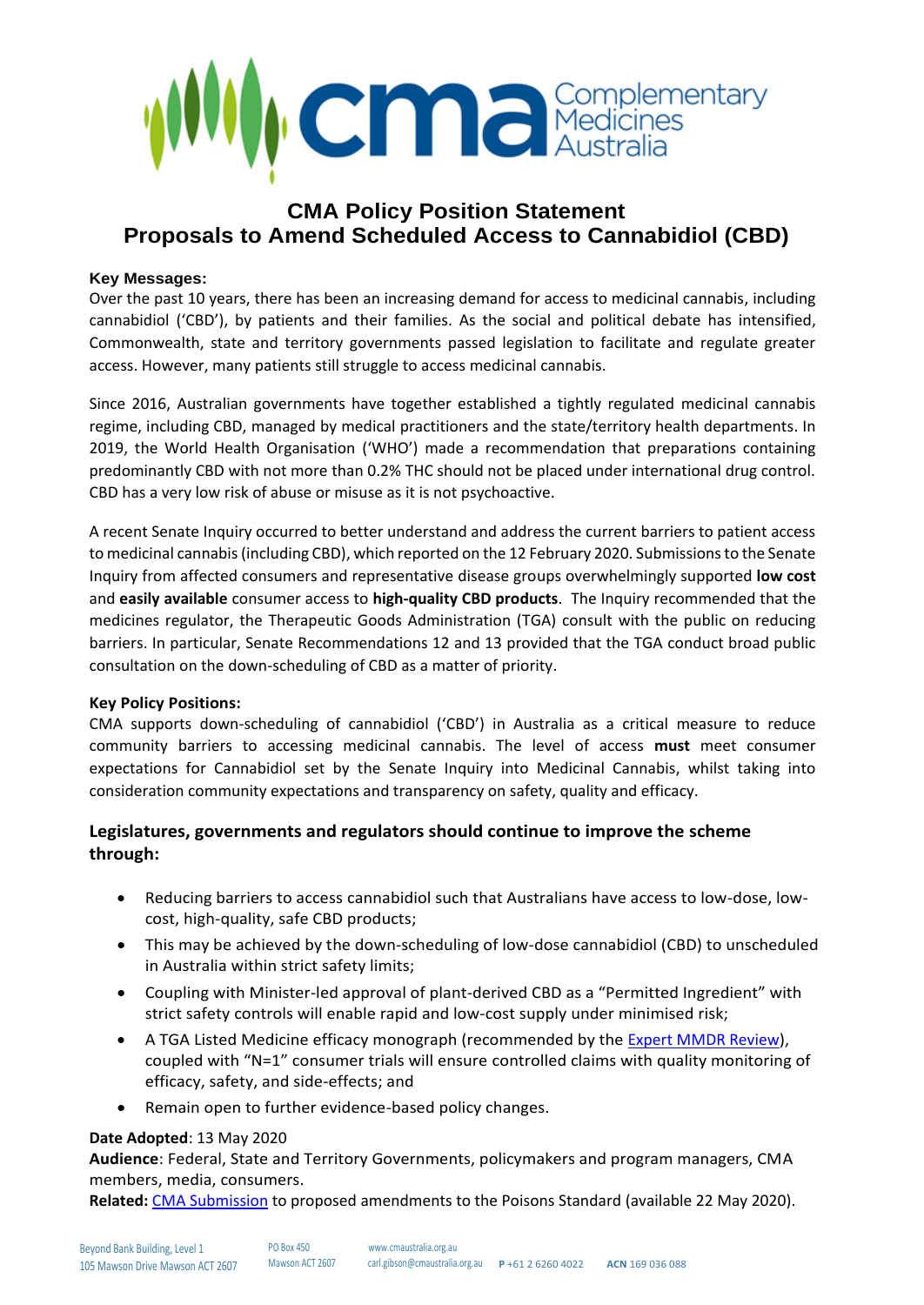

# **Step 1 – Proposal for rapid, safe access (hybrid of [TGA](https://www.tga.gov.au/consultation-invitation/consultation-proposed-amendments-poisons-standard-joint-acmsaccs-meetings-june-2020) & [Private](https://www.tga.gov.au/consultation-invitation/consultation-proposed-amendments-poisons-standard-acms-and-joint-acmsaccs-meetings-june-2020#s2) proposals)**

| <b>Scheduling Proposal</b>                                                        | Comment                                                                                                                       |  |  |
|-----------------------------------------------------------------------------------|-------------------------------------------------------------------------------------------------------------------------------|--|--|
| <b>Unscheduled</b>                                                                | Freely available for consumer and health professional<br>access, with high safety, quality, and efficacy control<br>(Step 2). |  |  |
| CBD >98% of cannabinoids<br>Any other cannabinoids <2% and<br>naturally occurring | As per World Health Organization (WHO)<br>preparation<br>As per TGA Safety Review / Scheduling Proposal                       |  |  |
| <b>Adults only</b>                                                                | As per TGA Safety Review / Scheduling Proposal                                                                                |  |  |
| 30 day pack                                                                       | As per TGA Safety Review / Scheduling Proposal<br>٠                                                                           |  |  |
| 1mg/kg/day                                                                        | As per TGA Safety Review / Scheduling Proposal<br>٠                                                                           |  |  |
| 90mg/day maximum                                                                  | An average Australian male is 87kg (ABS)                                                                                      |  |  |
| <b>Undivided preparations OR</b><br>tablets/capsules 30mg or less                 | Permits dose adjustment for body weight, therapeutic<br>effect or mild side effects.                                          |  |  |

## **Step 2: Government approval rapid, low cost, safe, high quality public access**

| "Listed Medicine" Approval                                                                                                                     | Comment                                                                                                                                                                                                                                                                                                                                                        |
|------------------------------------------------------------------------------------------------------------------------------------------------|----------------------------------------------------------------------------------------------------------------------------------------------------------------------------------------------------------------------------------------------------------------------------------------------------------------------------------------------------------------|
| Low cost, competitive access:<br>$\star$ Minister-led approval of CBD as a<br>"Permitted Ingredient" <sup>1</sup> .                            | Minister-led approval of CBD preparations examined by<br>TGA and WHO, for 'Listed Medicines', allows rapid<br>competition by Australian manufacturers. The<br>Australian public would be able to access high quality,<br>low cost CBD products in the very near future.                                                                                        |
| Safe:<br>$\checkmark$ Clear warnings<br>$\checkmark$ CBD single-active<br><b>Plant-derived</b>                                                 | Low dose CBD is thought to be reasonably well-<br>tolerated. Single-active CBD helps monitor safety.<br>Effective warnings decided by public consultation. Drug<br>interactions may be controlled as for other products,<br>e.g. 'St John's Wort affects the way many prescription<br>medicines work - including oral contraceptives. Consult your<br>doctor.' |
| <b>High-Quality:</b><br>$\checkmark$ GMP Manufacturing<br><b>Required Conditions</b><br>TGA Standard for Medicinal<br><b>Cannabis (TGO 93)</b> | Australia has an international reputation for high quality<br>complementary medicines such as vitamins and herbs.<br>Australian GMP-licensed manufacturers are highly<br>capable and ready to supply high-quality lower-cost CBD<br>for Australian consumers.                                                                                                  |
| <b>Effective:</b><br>$\checkmark$ Monograph - TGA-approved<br>claims<br>'N=1 trials' via app for clinical<br>data                              | Government decides on specific wording of allowed<br>claims for CBD to help ensure it can become widely<br>and easily available at a low cost in the very near<br>future. "N=1 trials" via a voluntary app can gather<br>efficacy and safety data for Australian researchers.                                                                                  |

1 Section 26BC of the *Therapeutic Goods Act 1989* provides the Minister authority to do so, of his or her own initiative.